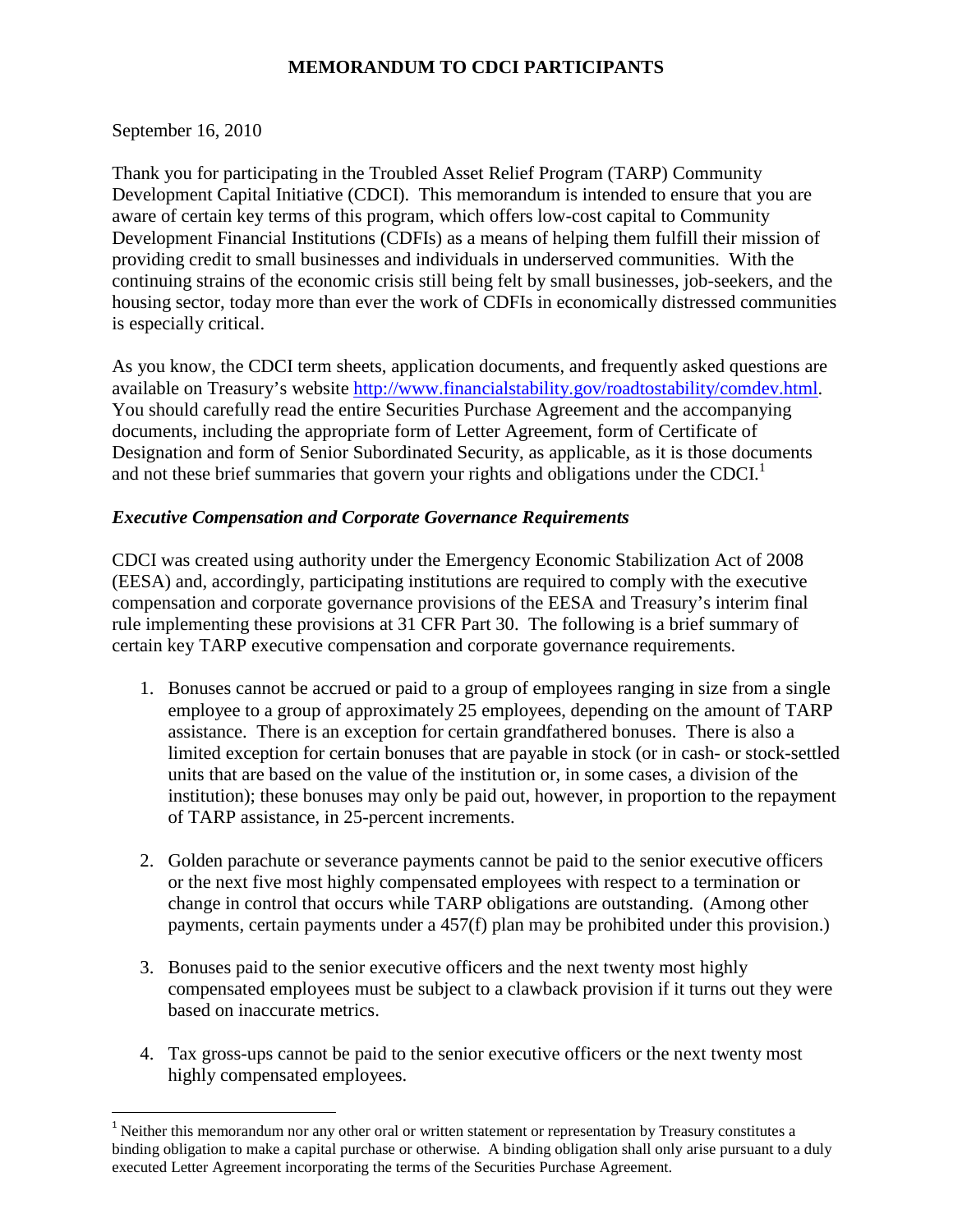- 5. The board must adopt an excessive or luxury expenditures policy and post the policy on the institution's website.
- 6. The board's compensation committee must be composed of independent directors who must review and evaluate compensation plans every six months to ensure that they do not pose unnecessary risks to the institution, and the committee must file annual certifications and disclosures (including disclosures as to certain perquisites and compensation consultants). For certain institutions, the board as a whole may perform the functions of an independent compensation committee.
- 7. The CEO and CFO must file annual certifications covering compliance with the executive compensation and corporate governance requirements.
- 8. If the institution has securities registered with the SEC, then shareholders must be provided with an annual advisory vote on executive compensation (say on pay).

# *Net Operating Losses*

Institutions that have net operating losses and receive TARP funds solely under CDCI, which is a TARP program established for the stated purpose of increasing the availability of credit to small businesses, may be eligible to carry back losses from one tax year up to five tax years pursuant to Section 13 of the Worker, Homeownership, and Business Assistance Act of 2009. Participants should consult their tax advisers on the applicability of this provision.

#### *Affirmative and Negative Covenants*

The following is a brief overview of certain key provisions of the affirmative and negative covenants (other than the executive compensation covenants described above) of the Securities Purchase Agreement that governs the CDCI program.

- 1. Affirmative Covenants
	- A. Access, Information and Confidentiality
		- Until Treasury holds less than 10% of the original purchase price of its investment, Treasury and its agents will have reasonable access to the books and records of your Company.
		- While the investment is outstanding, your Company will have certain reporting obligations including the obligation to deliver financial statements, assessments on internal controls and other investor information.

#### B. CDFI Requirements

• While the investment is outstanding, your Company will be obligated to maintain its status as a certified CDFI and shall provide Treasury with certifications and other documents sufficient to evidence such status.